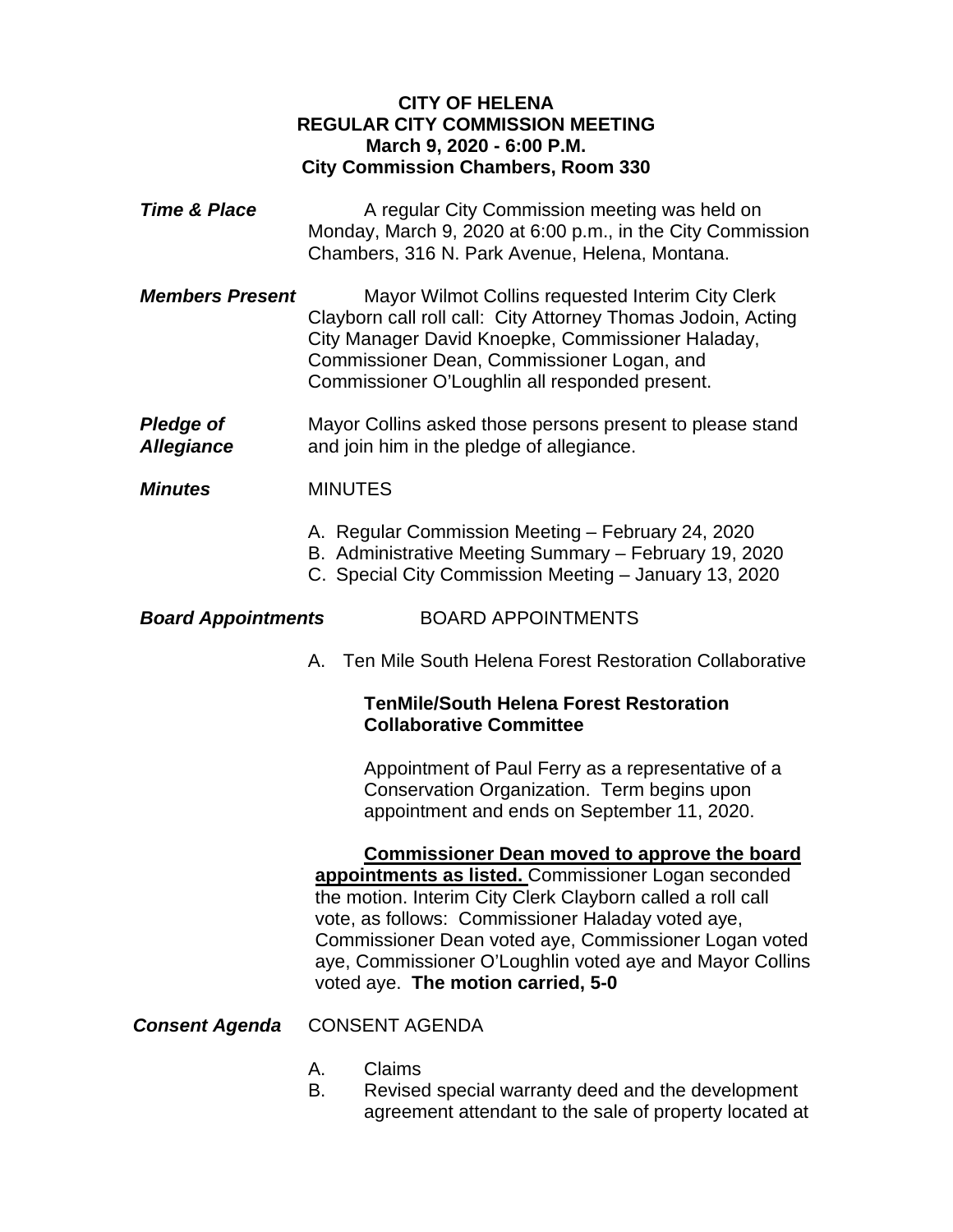630 N. Last Chance Gulch.

Public Comment Mayor Collins called for public comment, none was received.

**Motion Commissioner Haladay moved to approve the Consent Agenda, Claims and item B.** Commissioner O'Loughlin seconded the motion. Interim City Clerk Clayborn called a roll call vote, as follows: Commissioner Haladay voted aye, Commissioner Dean voted aye, Commissioner Logan voted aye, Commissioner O'Loughlin voted aye and Mayor Collins voted aye. **The motion carried, 5-0**

*Bid Award* BID AWARD

## A. BID AWARD FOR THE BEATTIE STREET TRAILHEAD, CITY PROJECT #17-01

Beattie Street Item was moved to Regular Item 12C.

### B. BID AWARD FOR THE WESTSIDE TANK REPLACEMENT, CITY PROJECT #19-16

The Westside Tank was installed in 2009 by a developer to provide water pressure and fire flows to the upper part of Rebar PUD Subdivision on the Westside of Helena. Last winter the roof of the tank partially collapsed when the ice buildup on the inside of the tank around the center column lifted the column and removed the roof's support. The damage to the tank was the partial roof collapse and damages to the upper part of the sides of the tank. The tank did not catastrophically fail and still holds water. City staff and the City's consultant investigated repairing the existing tank, but the cost was almost as much as replacing the tank.

The City of Helena hired Great West Engineering to design and manage the project to replace the tank. The project was bid with two different types of tanks. The first schedule is for a glassed lined steel tank similar to the existing tank with no center column. The second schedule is for a prestressed concrete tank. The City of Helena received five bids for the glass lined steel tank and six bids for the prestressed concrete tank. City Staff and Great West Engineering recommend awarding the prestressed concrete tank over the glassed lined tank because of the service life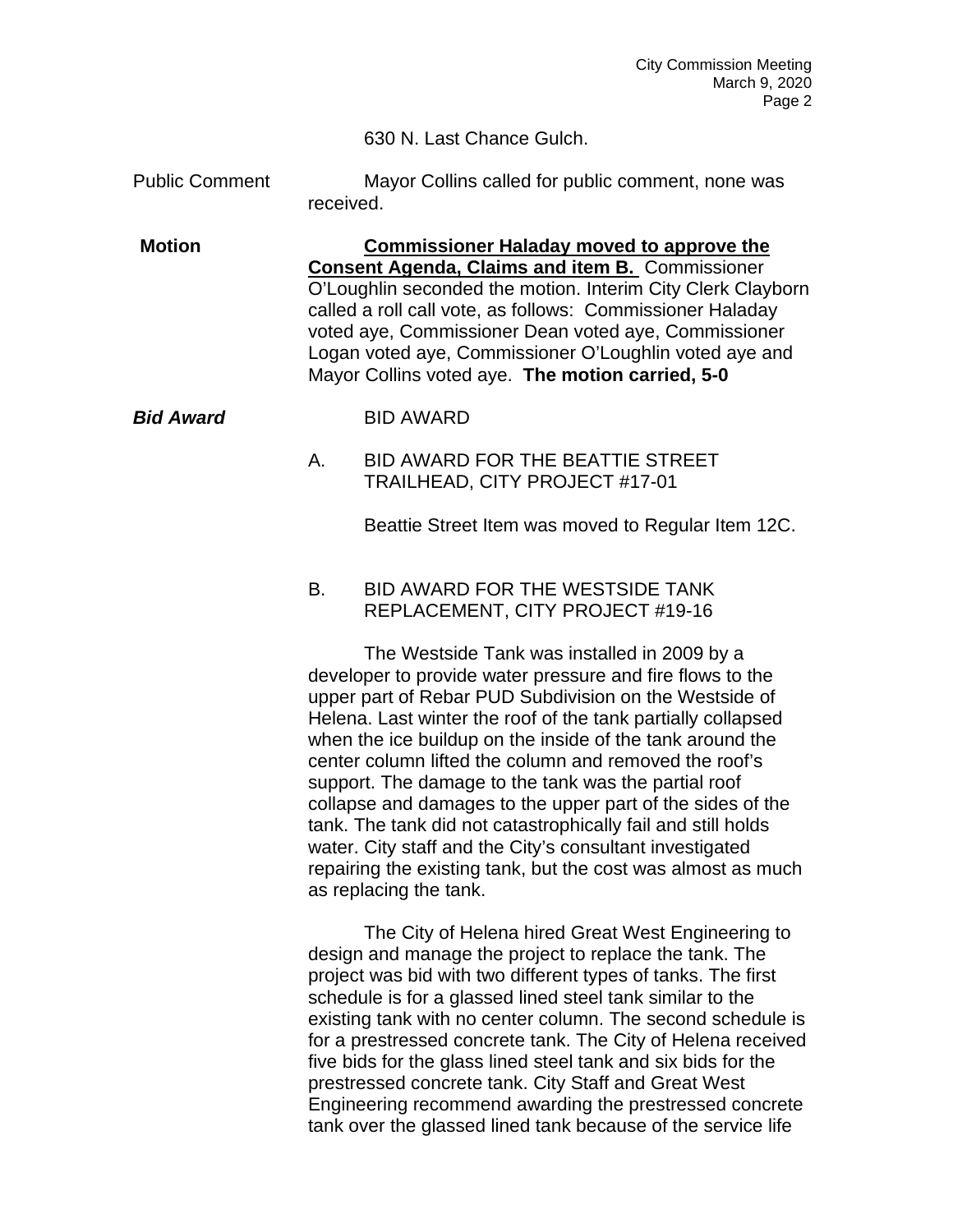of the tank. The service life for a steel tank is approximately 40-years and the concrete tank is 50+ with less operational and maintenance requirements. Over the service life of the two tanks, the concrete tank provides the best economic value. In addition to the economic value, the concrete tank provides more seismic resistance. The City of Helena received the bids on January 9, 2020 and the lowest responsible bidder for the prestressed concrete tank is Hard Rock Road Building & Utilities of Helena Montana with a bid of \$1,020,000. The City budgeted \$1,200,000 for the project.

The project will replace the failed tank with a concrete tank that will last more than 50 years and have superior seismic resistance. MMIA is in the process of evaluating the claim and the City should receive a settlement that will reduce the overall cost of this project

Staff Recommends approval to award the Westside Tank Replacement, City Project #19-16 to Hard Rock Road Building and Utilities in the amount of \$1,020,000.

Public Comment Mayor Collins called for public comment, none was received.

**Motion Commissioner Haladay moved to approve the Bid Award for the Westside Tank Replacement, City Project #19-16** Commissioner Dean seconded the motion. Interim City Clerk Clayborn called a roll call vote, as follows: Commissioner Haladay voted aye, Commissioner Dean voted aye, Commissioner Logan voted aye, Commissioner O'Loughlin voted aye and Mayor Collins voted aye. **The motion carried, 5-0** 

> C. Bid Award for the Fire Hydrant Replacement Project #19-26

City Engineer Leland reported presently there are many hydrants throughout the City of Helena that are no longer in working condition or no longer serviceable. This project consists of replacing 29 hydrants throughout the City of Helena installed between 1931 to present that are no longer in working condition or can no longer be serviced along with 16 gate valves and 274 feet of 6' hydrant service line. This project will also bring the hydrants replaced up to current standards and increase ease of access through relocation of 5 hydrants while reducing the risk of potential hydrant failure and reestablishing appropriate fire protection.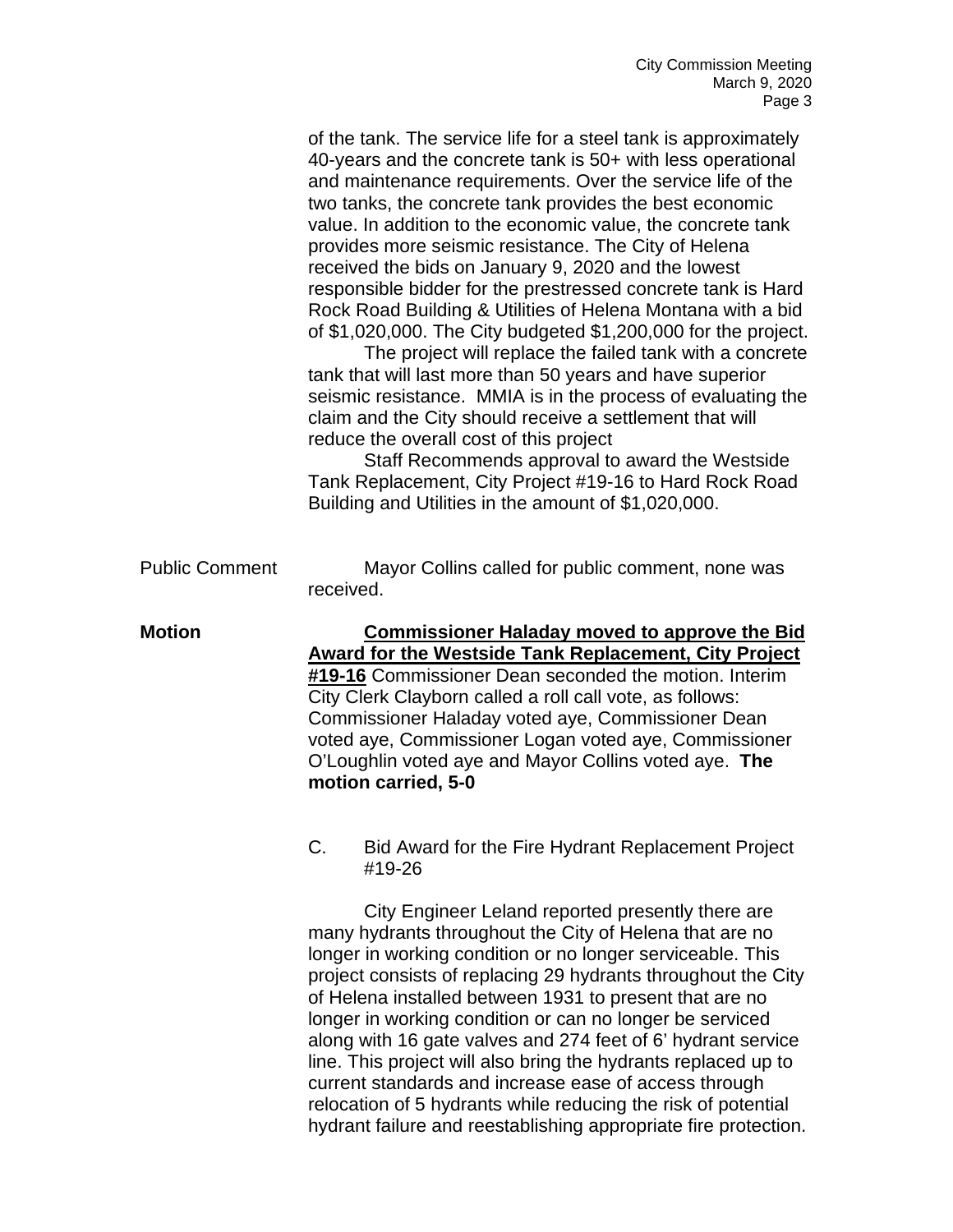|                                                         | The City received 4 bids for the Fire Hydrant<br>Replacement Project 19-26 on February 25, 2020. The<br>lowest responsible bidder for the project was Montana<br>Underground Construction, Inc of Helena Montana with a bid<br>price of \$351,902.00. Proposal/Objective: Consider awarding<br>the Fire Hydrant Replacement, City Project #19-26 to<br>Montana Underground Construction, Inc which submitted the<br>low bid for the whole project in the amount of \$351,902.00.<br>Advantage: Replacing the inoperable or no longer<br>serviceable hydrants will reestablish appropriate fire<br>protection along with reducing risk of hydrant failure.<br>Staff recommends awarding the Fire Hydrant<br>Replacement Project #19-26 to the lowest responsible<br>bidder Montana Underground Construction, Inc. in the<br>amount of \$351,902.00. |
|---------------------------------------------------------|----------------------------------------------------------------------------------------------------------------------------------------------------------------------------------------------------------------------------------------------------------------------------------------------------------------------------------------------------------------------------------------------------------------------------------------------------------------------------------------------------------------------------------------------------------------------------------------------------------------------------------------------------------------------------------------------------------------------------------------------------------------------------------------------------------------------------------------------------|
| <b>Discussion</b>                                       | Commissioner Dean asked what line item the project<br>would be funded through and was included in the original<br>FY20/21 budget. Mr. Leland responded it would be coming<br>out of the Water Maintenance fund listed as Priority Main<br>Replacement Project in the FY20 budget.                                                                                                                                                                                                                                                                                                                                                                                                                                                                                                                                                                  |
| <b>Public Comment</b>                                   | Mayor Collins called for public comment.<br>Diane Andrews, 703 9 <sup>th</sup> Ave, requested further explanation<br>for the cost and if other avenues for funding of the hydrants<br>had been explored. Mr. Leland stated the cost was reflective<br>of the complexity of the project, and the funding would be<br>reflected in the water utility bill.                                                                                                                                                                                                                                                                                                                                                                                                                                                                                           |
| <b>Motion</b>                                           | <b>Commissioner Logan moved to approve the Bid</b><br><b>Award for the Fire Hydrant Replacement Project #19-26</b><br>Commissioner O'Loughlin seconded the motion. Interim City<br>Clerk Clayborn called a roll call vote, as follows:<br>Commissioner Haladay voted aye, Commissioner Dean<br>voted aye, Commissioner Logan voted aye, Commissioner<br>O'Loughlin voted aye and Mayor Collins voted aye. The<br>motion carried, 5-0                                                                                                                                                                                                                                                                                                                                                                                                               |
| <b>Communications from</b><br><b>City Commissioners</b> | COMMUNICATIONS/PROPOSALS FROM CITY<br><b>COMMISSIONERS</b>                                                                                                                                                                                                                                                                                                                                                                                                                                                                                                                                                                                                                                                                                                                                                                                         |
|                                                         | Commissioner Haladay introduced Ms. Baumeister,<br>representing Ray Bjork Learning Center, 1600 8 <sup>th</sup> Avenue,<br>and her students, to discuss their groups project which was<br>originally to slated to present at the Bill and Melinda Gates<br>Foundation. Commissioner Haladay requested the group                                                                                                                                                                                                                                                                                                                                                                                                                                                                                                                                    |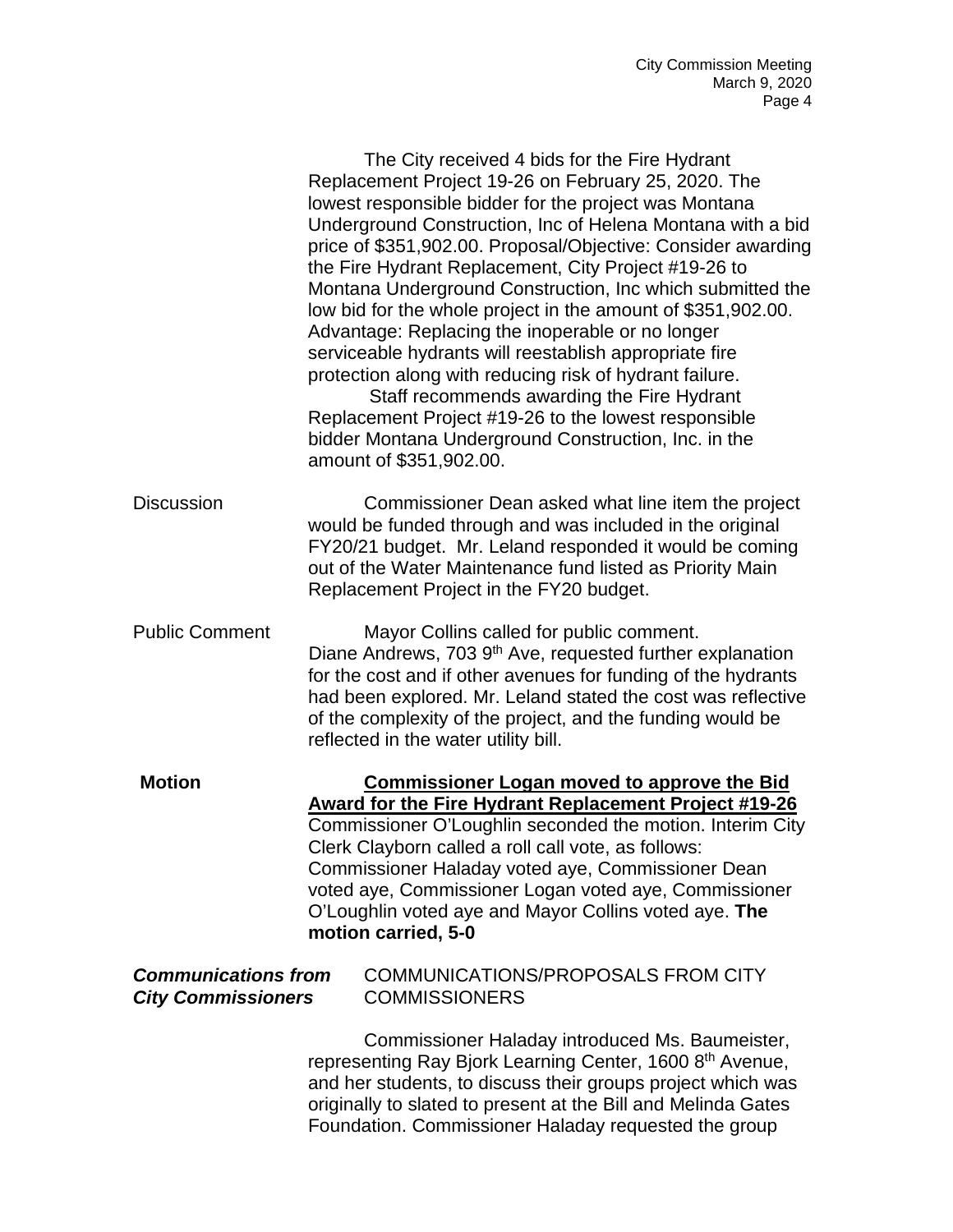|                                                   | present a synopsis of their project to the Commission<br>Berkeley Campbell Woods, 18 South Harrison, discussed<br>the groups project which pertained to Global Solutions for<br>Montana Mines. Ms. Campbell-Woods introduced her<br>cohorts:                                                                                                                                                                                |
|---------------------------------------------------|-----------------------------------------------------------------------------------------------------------------------------------------------------------------------------------------------------------------------------------------------------------------------------------------------------------------------------------------------------------------------------------------------------------------------------|
|                                                   | Georgia, Ryan, Sayla, Ella, Daniel, Robin, Ben, Remy<br>Asher, Lucy, and Lucas.<br>Robin Train, 9 Crossfire Drive, Clancy, spoke further<br>on the group's activities.<br>Commissioner Haladay stated he felt the groups work was<br>exceptional and congratulated them on their invitation to the<br><b>Bill and Melinda Gates Foundation Summit.</b><br>Mayor Collins thanked and congratulated the group.                |
| <b>Report of the City</b><br><b>Attorney</b>      | REPORT OF THE CITY ATTORNEY<br>City Attorney Jodoin stated there was nothing to report                                                                                                                                                                                                                                                                                                                                      |
| <b>Litigation Strategy</b>                        | <b>LITIGATION STRATEGY</b><br>City Attorney Jodoin stated there was nothing to report.                                                                                                                                                                                                                                                                                                                                      |
| <b>Report of the City</b><br><b>Manager</b>       | <b>REPORT OF THE CITY MANAGER</b><br>Acting City Manager Knoepke stated there was nothing to<br>report.                                                                                                                                                                                                                                                                                                                     |
| <b>Communications from</b><br>the Helena Citizens | COMMUNICATIONS FROM THE HELENA CITIZENS<br><b>COUNCIL</b><br>Ben Kennedy, 2123 E Broadway, stated HCC was in<br>support of the adoption of the Resolution of Intention for the<br>2019 Growth Policy. Additionally, the HCC had formed a<br>budget review committee to review the City's budget later<br>this spring.                                                                                                       |
| <b>Regular Items</b>                              | <b>REGULAR ITEMS</b>                                                                                                                                                                                                                                                                                                                                                                                                        |
|                                                   | A. CONSIDER A RESOLUTION OF INTENTION TO<br>REPEAL THE 2011 CITY OF HELENA GROWTH<br>POLICY AND ADOPT THE 2019 CITY OF<br>HELENA GROWTH POLICY AND SET A PUBLIC<br>HEARING DATE OF MARCH 23, 2020.                                                                                                                                                                                                                          |
| <b>Staff Report</b>                               | <b>Community Development Director Sharon Haugen</b><br>introduced City Planner Michael McConnell to conduct the<br>staff report. Mr. McConnell reported after a robust public<br>process involving over ten stakeholder meetings, twenty<br>public outreach events and seven Helena/Lewis and Clark<br>County Consolidated Planning Board meetings, as well as a<br>several months of taking comments and editing, the 2019 |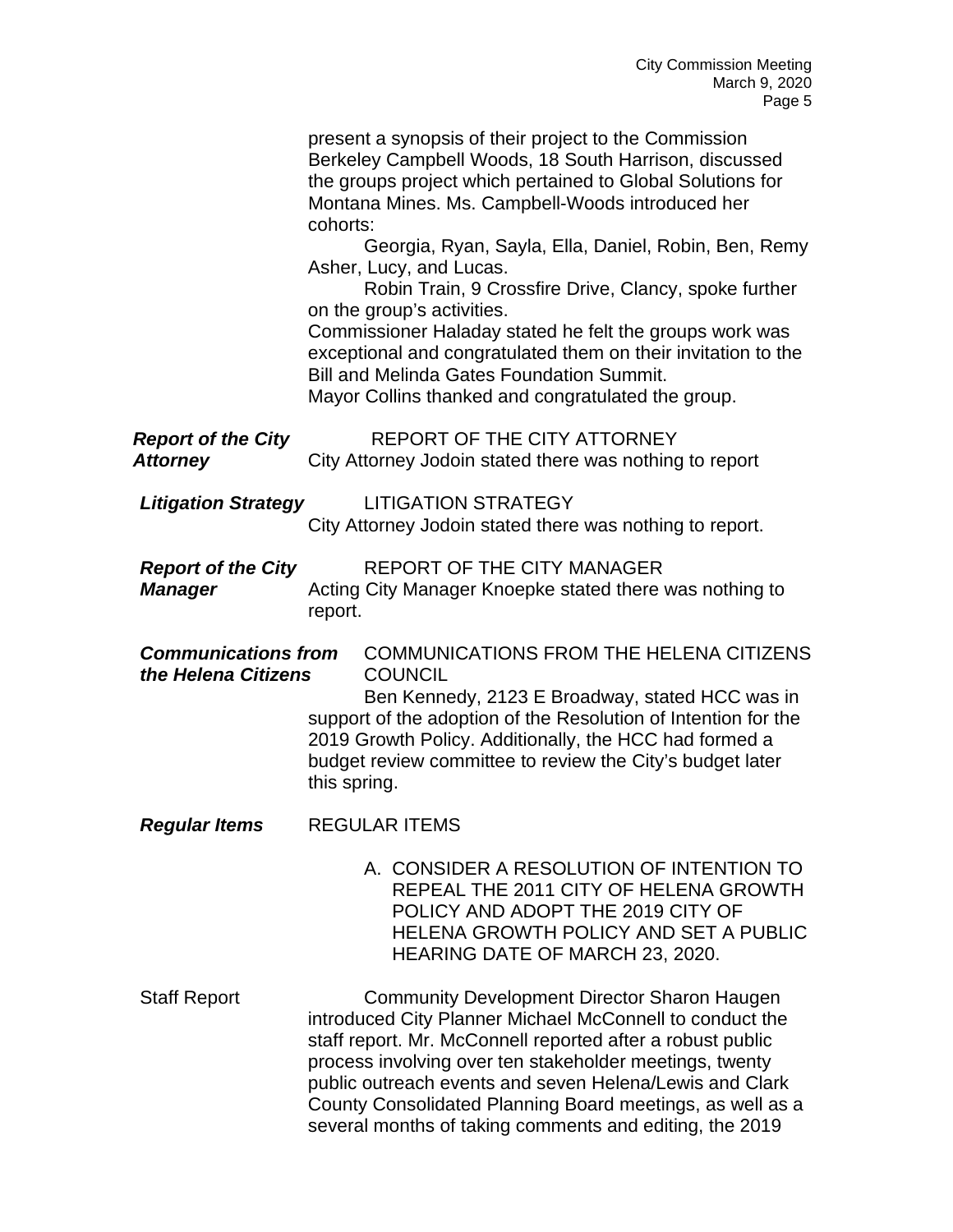City of Helena Growth Policy Update has been recommended for approval by the City-County Consolidated Planning Board during a special meeting held on November 6, 2019. The current Growth Policy was adopted in 2011. State law requires that the document be reviewed every five years. However, local jurisdictions can decide when to update their individual Growth Policy. Conditions in Helena have changed enough to warrant an update to the document. Throughout the process, special emphasis has been placed on the public process ensuring a document that is both forward thinking and representative of the needs of the Helena community. Due to this exhaustive process and the Planning Boards recommendation of approval, the document is now ready for Public Hearing. Proposal/Objective: This document carries great significance for the future growth and shape of the city. The Growth Policy forms the basis for the City's zoning code and subdivision regulations. Touching on topics ranging from parks and cultural institutions to solid waste and energy conservation, this document guides City operations and impacts how we grow for the next several decades.

Document Changes:

Text or Editorial Updates Edits for grammar, punctuation, typos etc; information and data updates; Document Organization; Chapters restructured or consolidated and inclusion of revised maps and charts; Implementation Framework, Addition of Actions Matrix supporting new and existing goals and objectives.

Policy Changes:

Neighborhood Center Development; Urban Standards Boundary Alteration; Affordable Housing Emphasis; Formalizing Public Involvement.

The document changes shown above will make the document more user friendly, intuitive and organized. In addition, major policy shifts will further define the importance and methods of the public process, provide more focus for City resources, and strengthen and support existing neighborhoods with compact, amenity rich neighborhood centers. Advantage: This update builds on the successes of the 2011 Growth Policy as well as addresses its weaknesses and provides the public and staff with a clearer direction moving forward. The neighborhood centers development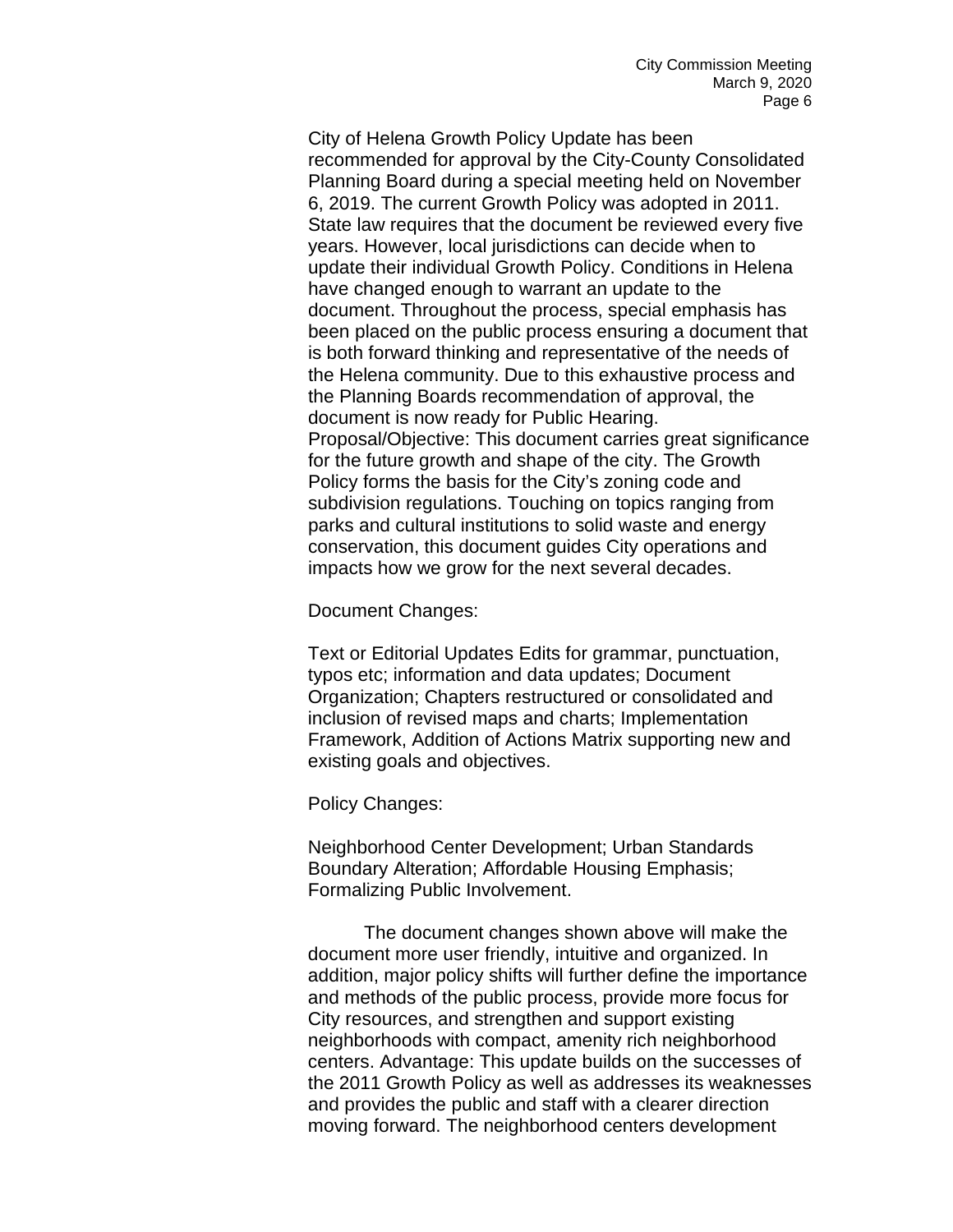concept is ideal for cities with established neighborhoods and varying degrees of prosperity. The neighborhood centers will better utilize City resources, allow for a greater degree of public input during the planning process, and in many cases, provide goods and services closer to existing neighborhoods.

Growth is increasingly occurring along the outskirts of the city. In order to accommodate that growth into the urban fabric, a set of joint standards need to be created and adhered to within the altered Urban Standards Boundary. This boundary was changed to reflect recent zoning initiatives in Lewis and Clark County, properties or areas that are ideal for annexation, and to make sure new developments within this boundary are built to a standard that will allow future annexation or promote compatible growth.

Many cities and towns in Montana are experiencing a shortage of housing affordable to those who live there, hindering economic growth and community prosperity. The Growth Policy provides a framework to address this issue and mechanisms to develop actions for constructive results. This update provides a focus for other policy reform and offers a way forward through the implementation matrix of goals, objectives and actions. The renewed focus on public process is another major improvement that will benefit the City. This update will formalize the process for public input on planning issues which will in turn provide the direction City staff and officials need to address projects with the surety that they provide a public good while meeting a public need. Notable Energy Impact: With a greater emphasis on dense compact development in the form of Neighborhood Centers and a focus on making non-motorized transit a realistic possibility for all Helenans, this Growth Policy update will make a significant impact on the amount of energy residents and businesses use daily. Disadvantage: There are no disadvantages to adopting this Growth Policy update. Notice of Public Hearing: N/A Recommended Motion: Consider a resolution of Intention to repeal the 2011 City of Helena Growth Policy and adopt the 2019 City of Helena Growth Policy, and set a public hearing date for March 23, 2020.

Public Comment Mayor Collins called for public comment. Greg Wirth, 501 State Street, offered support for the adoption of the Growth Policy updates, especially due to its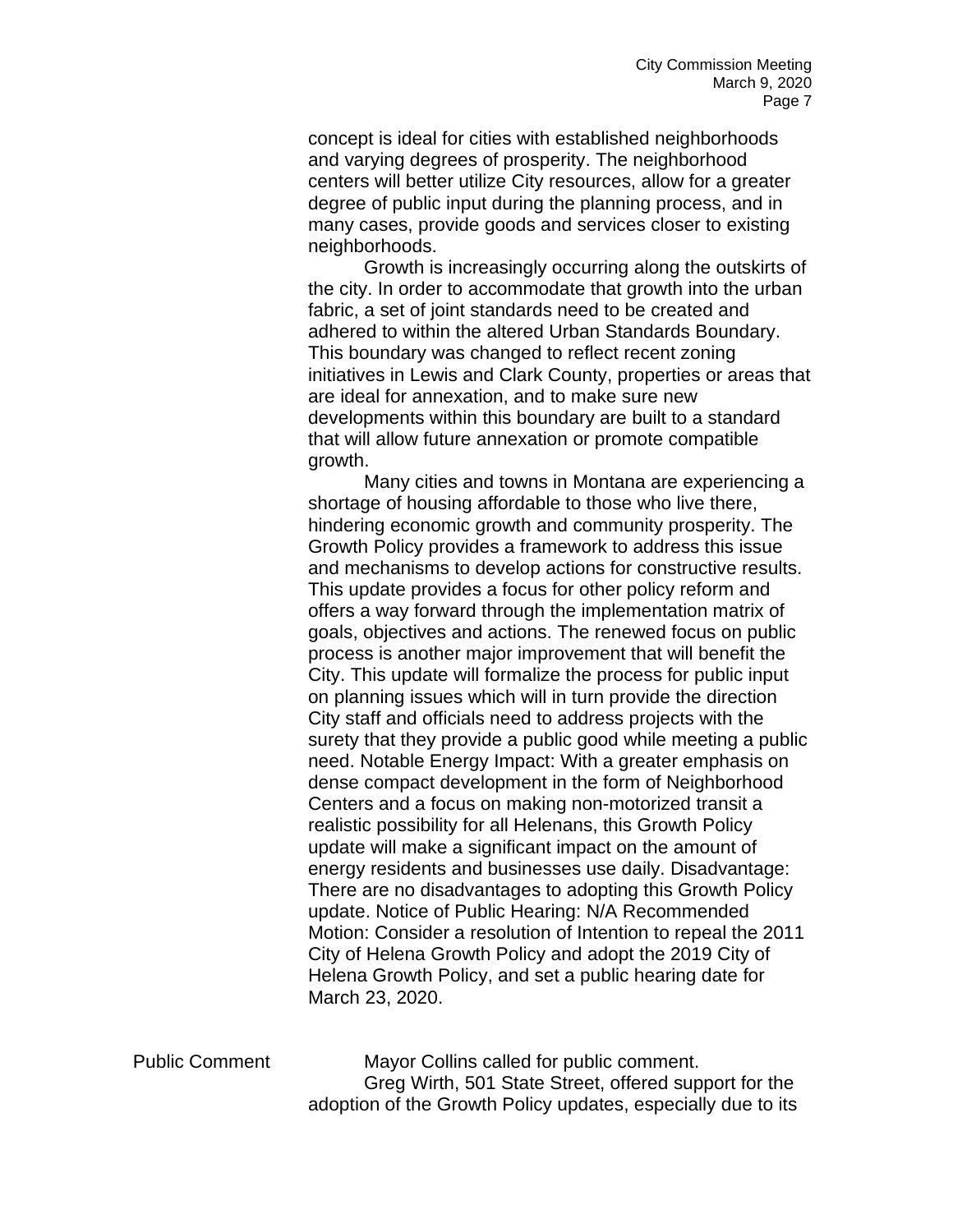effect on impacting the local economy and for expressing actionable items within.

Discussion Commissioner Dean stated she was grateful to staff for their efforts in developing the plan, stating it was one of the most gratifying experiences she had been a part of working with local government. The Commissioner stated she would like to see this document used as a governing document.

Commissioner Haladay asked staff to explain where community members could find the full Growth Policy to review in its entirety. Director Haugen stated the Growth Policy and affiliated projects were listed on helenamt.gov at https://www.helenamt.gov/government/departments/commun ity-development/planning/long-range-planning

**Motion Commissioner Dean moved to approve resolution of Intention to repeal the 2011 City of Helena Growth Policy and adopt the 2019 City of Helena Growth Policy, and set a public hearing date for March 23, 2020.** Commissioner O'Loughlin seconded the motion. Interim City Clerk Clayborn called a roll call vote, as follows: Commissioner Haladay voted aye, Commissioner Dean voted aye, Commissioner Logan voted aye, Commissioner O'Loughlin voted aye and Mayor Collins voted aye. **The motion carried, 5-0. Resolution 20593**

- B. CONSIDER A RESOLUTION TO AMEND THE FISCAL YEAR 2020 BUDGET FOR AN INCREASE OF \$1,399,071.
- Staff Report Budget Analyst Chris Couey reported various items and projects have arisen that were neither budgeted for during the adoption process nor able to be absorbed into the current budget authority. Those items include:

Law Enforcement Block Grant - \$13,791 911 Equipment Grant - \$470,000 Beattie St Trailhead Construction – \$300,000 Streets Fund \$200,000 Open Lands Fund \$400,000 General Fund

A resolution of intention was presented and approved on February 10, 2020. Notices of a public hearing on this matter, to be held March 9, 2020, were posted in the Independent Record as required.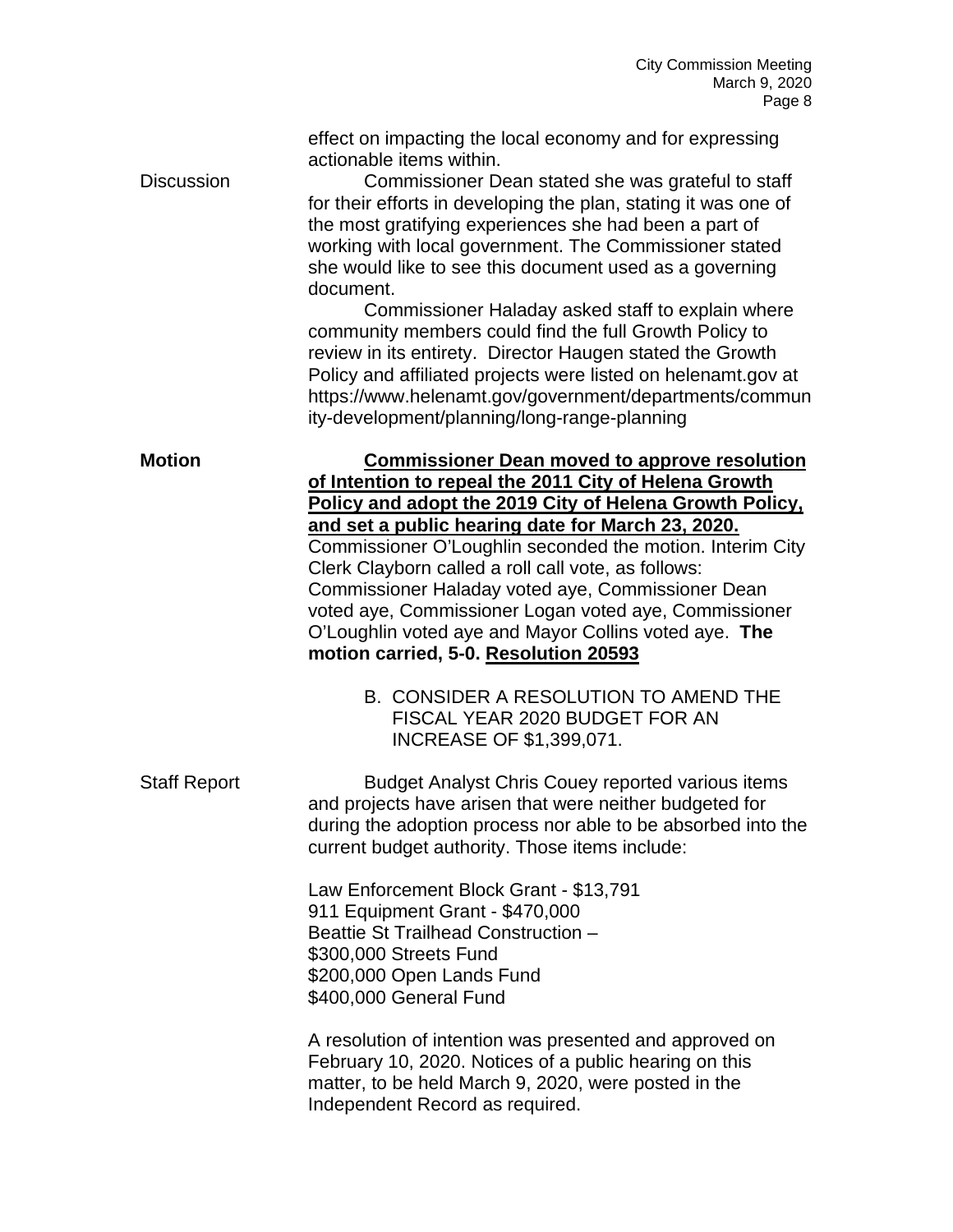|                       | *Since the passing of the resolution of intention, bids were<br>received for the Beattie St Trailhead project with a maximum<br>bid coming in at approximately \$400,000 total for the project.<br>Approve a resolution to amend the Fiscal Year 2020 budget<br>for an increase of \$1,399,071. Departments are able to<br>proceed with their projects and/or purchases as needed.<br>Additional costs to the city will be incurred.                                                                                                                                                                                                                                                                                                                                                                                                                                                                                                                                                                                                                                                                                                                                                                                                                                                                                                                                                                                              |
|-----------------------|-----------------------------------------------------------------------------------------------------------------------------------------------------------------------------------------------------------------------------------------------------------------------------------------------------------------------------------------------------------------------------------------------------------------------------------------------------------------------------------------------------------------------------------------------------------------------------------------------------------------------------------------------------------------------------------------------------------------------------------------------------------------------------------------------------------------------------------------------------------------------------------------------------------------------------------------------------------------------------------------------------------------------------------------------------------------------------------------------------------------------------------------------------------------------------------------------------------------------------------------------------------------------------------------------------------------------------------------------------------------------------------------------------------------------------------|
|                       | Staff recommends a motion to approve the resolution to<br>amend the Fiscal Year 2020 budget for an increase of<br>\$1,399,071.                                                                                                                                                                                                                                                                                                                                                                                                                                                                                                                                                                                                                                                                                                                                                                                                                                                                                                                                                                                                                                                                                                                                                                                                                                                                                                    |
| <b>Discussion</b>     | Commissioner O'Loughlin asked for clarification on<br>the amounts proposed within the packet. Mr. Couey stated<br>the discrepancy was due to a \$15,281 amount placeholder<br>for the 911 block grant. Mr. Couey stated the amount in was<br>simply a miscommunication as to when the \$15,281 should<br>be reflected in the budget approval process.                                                                                                                                                                                                                                                                                                                                                                                                                                                                                                                                                                                                                                                                                                                                                                                                                                                                                                                                                                                                                                                                             |
| <b>Public Comment</b> | Mayor Collins called for public comment.<br>Gayle Joslin, 219 Fodder St, asked the commission to<br>not consider the Beattie Street trailhead project, as part of<br>the budget amendments. Ms. Joslin posed questions to the<br>Commission regarding the project<br>John Bowenhollow, 800 2 <sup>nd</sup> Street, placed a letter to<br>the City into the permanent record. Mr. Bowenhollow made<br>additional comments regarding the Beattie St. project in<br>support of the project.<br>Cheri Thornton, 735 South Beattie Street, spoke in<br>opposition to the Beattie Street project.<br>Nick Sovner, 735 South Beattie Street, spoke in<br>opposition to the Beattie Street project,<br>Cheri Thornton read a letter by Karen Pelzel, into the<br>record.<br>Dan Prevel, 55 South Fee Street, spoke in opposition<br>to the resolution to amend the budget, including the Beattie<br><b>Street Project.</b><br>Eric Broston, 100 North Rodney, made comment on<br><b>Beattie Street Trailhead project</b><br>Lynne Boone, 638 1 <sup>st</sup> Street, spoke in opposition to<br>the Beattie Street Project.<br>Monica Rankin, 815 North Harris Street, spoke in<br>opposition to the Beattie Street Project.<br>Tom Kilner, 621 2 <sup>nd</sup> Street, spoke in opposition to the<br><b>Beattie Street Project.</b><br>Jeff Bradley, 1216 8 <sup>th</sup> Avenue, spoke in favor of the<br><b>Beattie Street Project.</b> |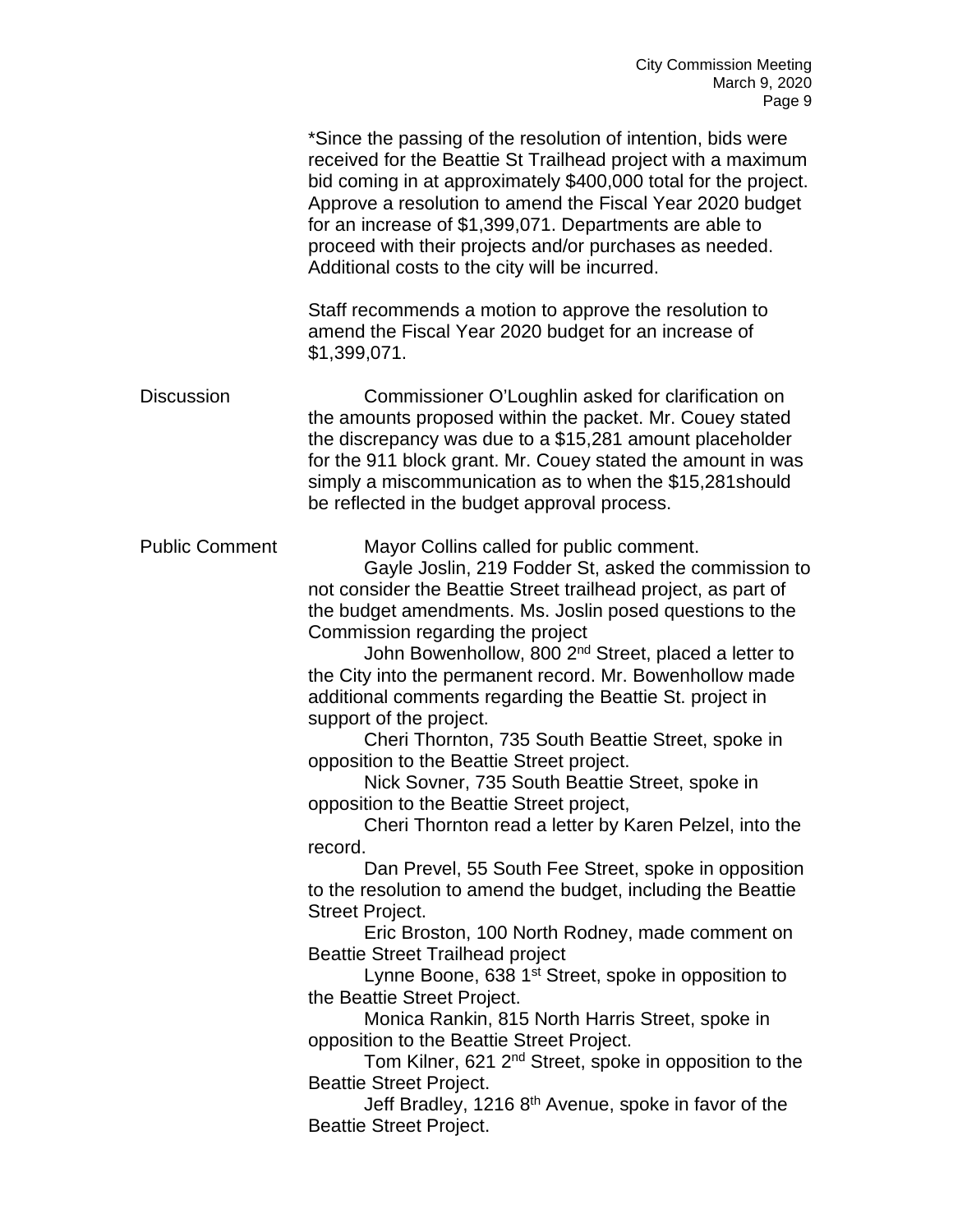Jake Gunther, 1221 Chestnut Street, spoke in favor of the amendments and the Beattie Street project.

Charlotte McCann, 1934 Hauser Boulevard, spoke in opposition to the Beattie Street Project.

Denise Barber, 513 Grand Street, spoke in favor of the Beattie Street Project.

Morgan Smith, 633 Iowa Street, spoke in support of the Beattie Street Project.

Susan Lenard, 708 2<sup>nd</sup> Avenue, spoke in opposition to the Beattie Street Project.

Meg Bishop, 704 State Street, spoke in opposition to the Beattie Street Project.

Eric Grove, 734 South Beattie Street, spoke in favor of the Beattie Street Project.

Brian Coplin, 1610 Hudson Street, spoke to the amendments directly related to the 911 costs.

Michele Webster, 301 Graham, spoke in opposition to the Beattie Street Project.

Gary Rankin, 815 North Harris Street, spoke in opposition to the Beattie Street Project.

Marie Stump, 418 South Beattie Street, spoke in opposition to the Beattie Street Project.

Lindsday Gilstrap, 377 Brookfield Drive, spoke in favor of the budget amendment and the Beattie Street Project.

Gina Satterfield, 1313 Charlie Russell, spoke in opposition to the budget amendments.

Joel Gerhardt, 1719 Golden Street, spoke in favor of the budget amendments, including Beattie Street Project.

Byron Defork, 555 Davis Street, spoke in favor of the Beattie Street Project.

Dan Barry, 401 South Beattie Street, spoke in favor of the Beattie Street Project.

Tyler Lehman, 810 Wolf Road, spoke in favor of the Beattie Street Project.

Tim Chisman, 635  $2^{nd}$  Street, spoke in favor of the Beattie Street Project.

Discussion Commissioner O'Loughlin asked Mr. Couey to clarify what has been factored into the proposed amendments specific to Beattie Street.

> Mr. Leland stated there was \$200,000 coming out of Open Lands to cover the parking lot and trailhead improvements; \$250,000 would come from the Street Maintenance project would pay for the Street improvements which would include curb, gutter and sidewalks, and also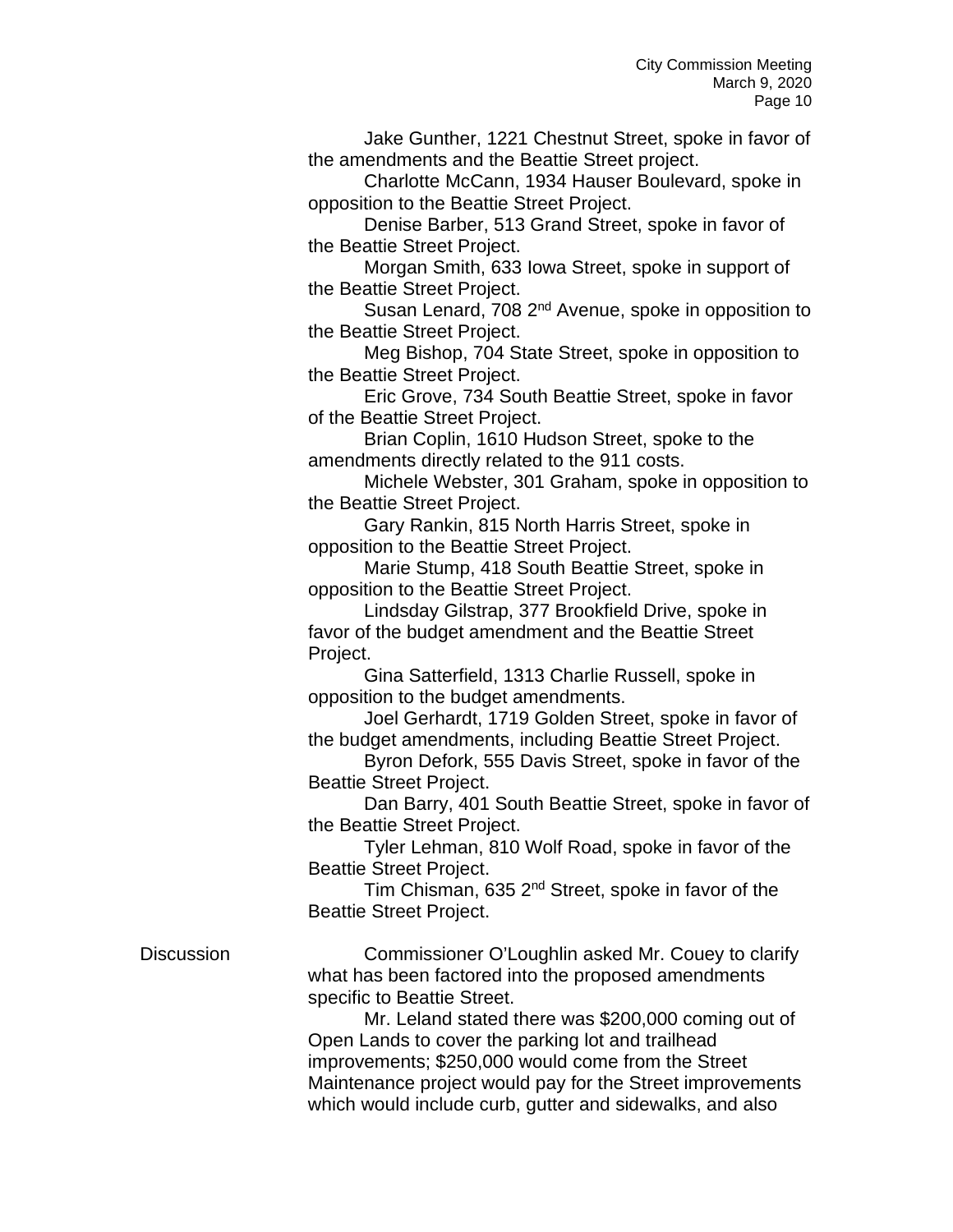paving of the street on Beattie Street; finally the Street Maintenance would cover traffic calming measures.

Commissioner O'Loughlin thanked staff for their updates on the Budget. The Commissioner stated these amendments were expected particularly on the Beattie Street Project, due to the timing of the funding and to continued public outreach in order to update any numbers required. Commissioner O'Loughlin cited the changes to the project overall due to the public comment received as part of the process since its inception within the HOLMAC meetings. The Commissioner stated this was an important project especially in the interest of accessibility for the ADA community. The Commissioner also stated the fact the amount of the bids came in so far under the projected amount meant there would not be any funds used from the general fund and this was a positive factor to applauded. The Commissioner stated she had taken all of the comments received to heart. After considering all factors, Commissioner O'Loughlin stated this was important project and would be supporting the resolution this evening.

Commissioner Dean asked if the cost of the trailhead improvements was the smallest portion of the budget amendments, and the bulk of the cost would be going to the Street Maintenance. Mr. Leland confirmed this, stating the trailhead in all proposed alternates within the project were the smallest expense, and the street improvements would be the lion share of the cost. The Commissioner stated this was an item she had received the most public commentary on. The Commissioner stated she would like to see some revisions to the budget process for projects similar to this one and of this size and scope going forward. The Commissioner stated the Open Lands were amongst the greatest assets of the Community and in order to offer a thriving future for future generations this project was an important and necessary component. The Commissioner stated support for the project.

Commissioner Haladay stated support for the project and spoke to the timeline of the project. The Commissioner stated the project that had gone through many revisions, and that while the public outreach would never be satisfactory to everyone, Commission makeups over the past several years had made a commitment to the public involvement of the project. The Commissioner stated he felt a genuine effort was made to take into account all sides concerns and wishes, and to find common ground.

Commissioner Logan thanked all those had weighed in on the Beattie Street Project. The Commissioner stated he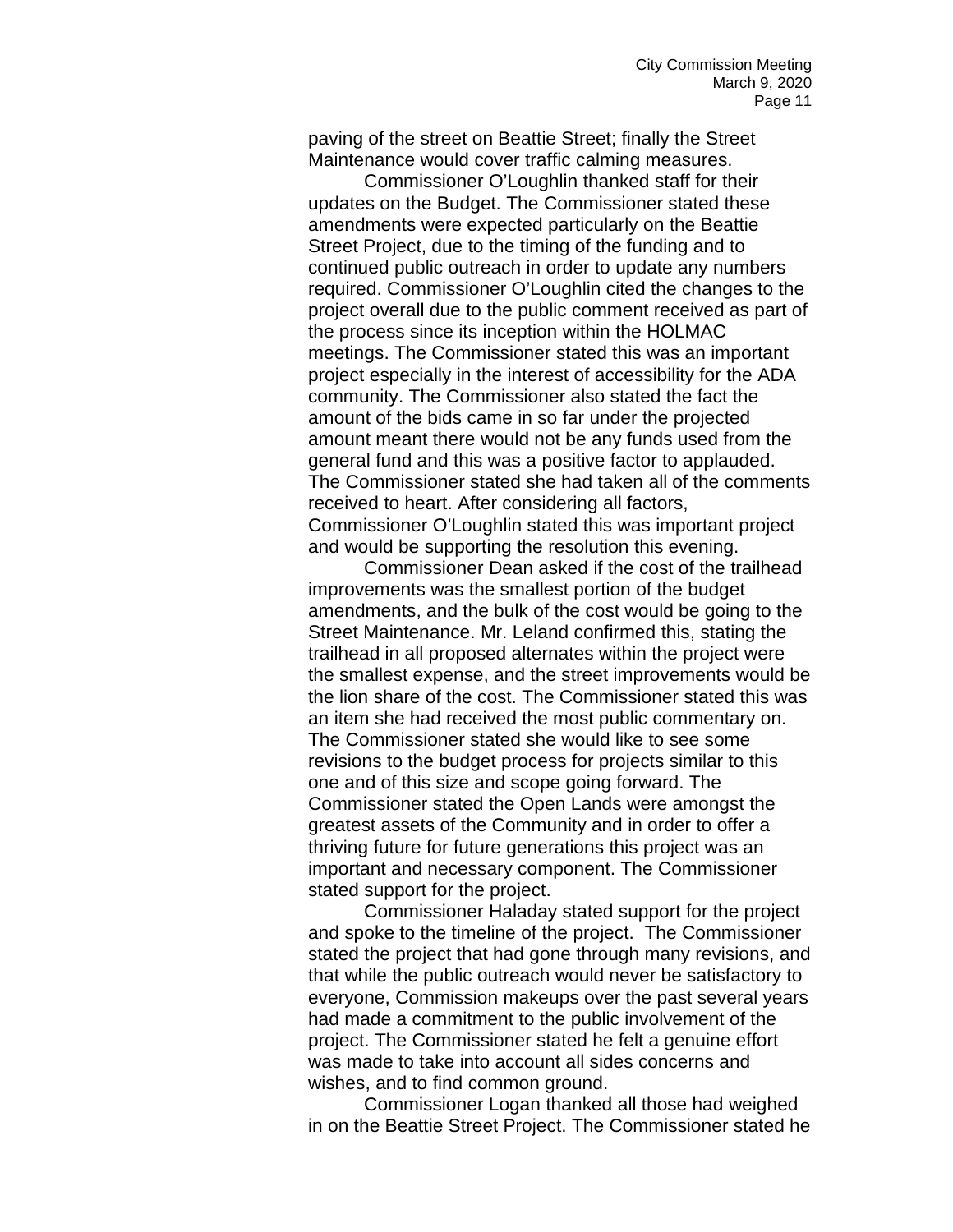still maintained some concerns over the cost of the trailhead. Commissioner Logan spoke to the way the adoption of a two-year budget was conducted and how the money was allocated. The Commissioner stated he could not see the Beattie Street Project as a priority given other areas of concern elsewhere in the overall budget.

Mayor Collins spoke about the process the Beattie Street Project had gone through during his time on the Commission. Mayor Collins asked Mr. Leland to speak to the costs of the parking lot alone. Mr. Leland stated the amount for a paved parking lot will be \$134,000. Sidewalk costs would \$65,000 to \$70,000. Traffic Calming costs would be \$10,000 - \$15,000. Mayor Collins asked Mr. Leland to confirm if the costs

Commissioner O'Loughlin asked for clarification of the amendment.

**Motion Commissioner O'Loughlin moved to approve a resolution amending the Fiscal Year 2020 for the City of Helena, Montana by amending resolution no. 20531 to include appropriations for \$949,071, which reflects the reduction to the Beattie Street Project to \$450,000 consisting of \$200,000 from Open Lands funding and \$250,000 from Street Maintenance funding.** Commissioner O'Loughlin seconded the motion. Interim City Clerk Clayborn called a roll call vote, as follows: Commissioner Haladay voted aye, Commissioner Dean voted aye, Commissioner Logan voted nay, Commissioner O'Loughlin voted aye and Mayor Collins voted aye. **The motion carried, 4-1. Resolution 20594**

## C. BID AWARD FOR THE BEATTIE STREET TRAILHEAD, CITY PROJECT #17-01

City Engineer Ryan Leland reported the Beattie Street Trailhead Project will improve the trailhead with a parking area, and other trailhead amenities. In addition to the trailhead improvements, the City Commission decided to include constructing the dirt portion of Beattie Street that includes curb gutter, sidewalks, and traffic calming. City Staff and the City's consultant, WGM, bid the project in 3 different schedules, a base bid, which is the trailhead improvements, additive alternate 1, which is the street construction, and additive alternate 2, which is the paving of the parking area at the trailhead.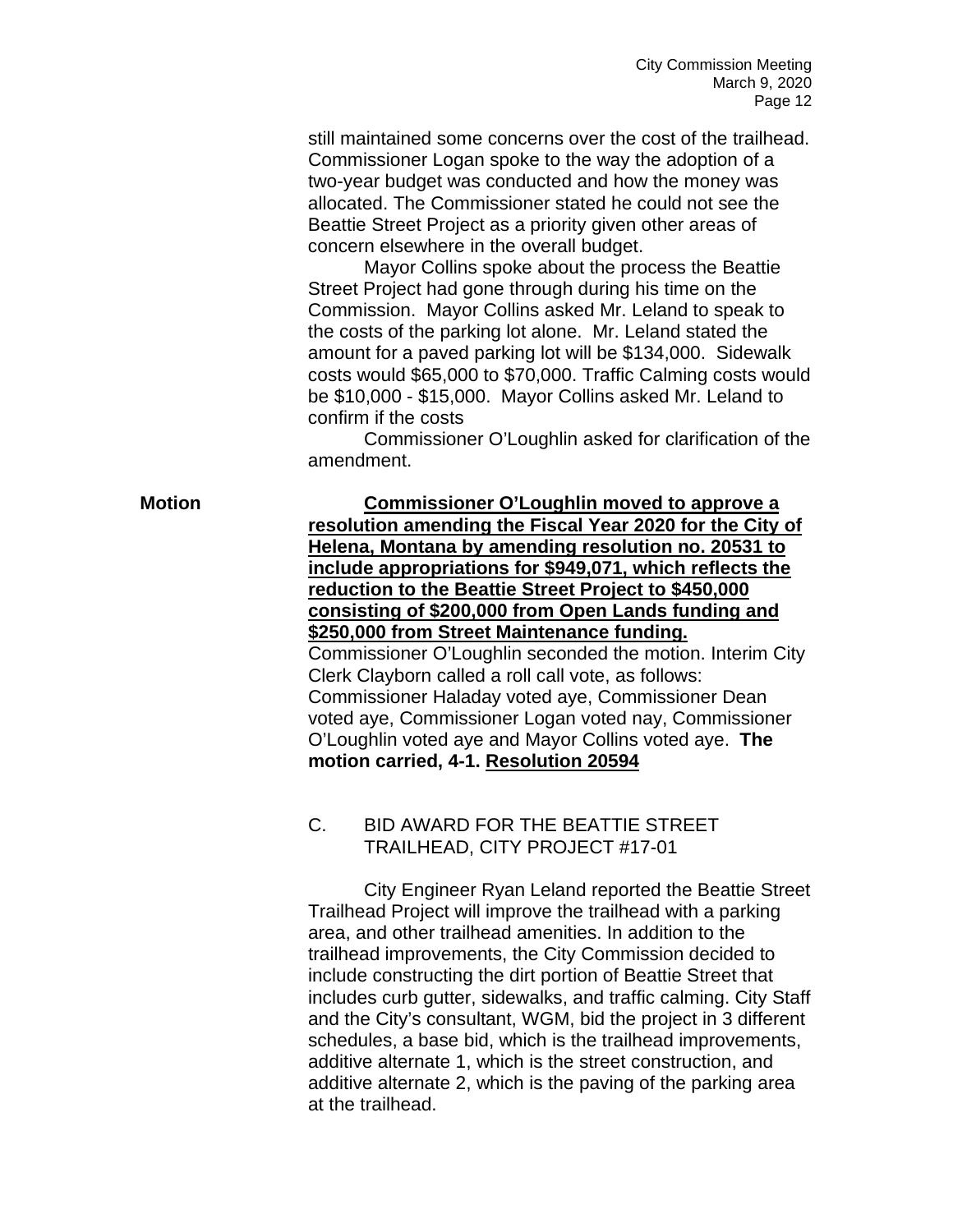The City of Helena received four bids on February 27, 2020 and the lowest responsible bidder for Base Bid, Additive Alternate 1, and Additive Alternate 2 is Helena Sand and Gravel of Helena, Montana with a bid of \$314,697.75. The City Commission will establish the budget for this project.

The project will improve the trailhead at Beattie Street and construct one block of a dirt street to complete street standards.

Staff recommends awarding the Base Bid, Additive Alternate 1, and Additive Alternate 2 of the Beattie Street Trailhead Project, City Project #17-01to Helena Sand and Gravel in the amount of \$314,697.75.

| <b>Public Comment</b> | Mayor Collins called for public comment.        |
|-----------------------|-------------------------------------------------|
|                       | Lynne Boone asked the Commission to consider a  |
|                       | cap on the costs on the Beattie Street Project. |

## **Motion Commissioner Haladay moved to approve Bid Award for the Beattie Street Trailhead, City Project #17- 01.** Commissioner Dean seconded the motion. Interim City Clerk Clayborn called a roll call vote, as follows: Commissioner Haladay voted aye, Commissioner Dean voted aye, Commissioner Logan voted nay, Commissioner O'Loughlin voted aye and Mayor Collins voted aye. **The motion carried, 4-1**

- D. CONSIDER AN INTERIM CITY MANAGER EMPLOYMENT AGREEMENT WITH MELINDA REED.
- Staff Report City Attorney Jodoin reported the City currently needs an interim City Manager while the City engages in recruitment efforts for a permanent full-time City Manager. Staff recommends contracting with Melinda Reed to act as the City's Interim City Manager. The contract would be in effect from March 10, 2020, through November 30, 2020 or the Permanent City Manager's start date, whichever date is sooner. The City will have an interim City Manager during the hiring of a permanent city manager. Staff recommends to approve the hiring of an Interim City Manager Employment Agreement between the City of Helena and if deemed appropriate to agree to a contract with Ms. Melinda Reed.
- Discussion Melinda Reed, 925 Strawberry Drive, introduced herself to the Commission and offered herself as being available for questions for the Commission.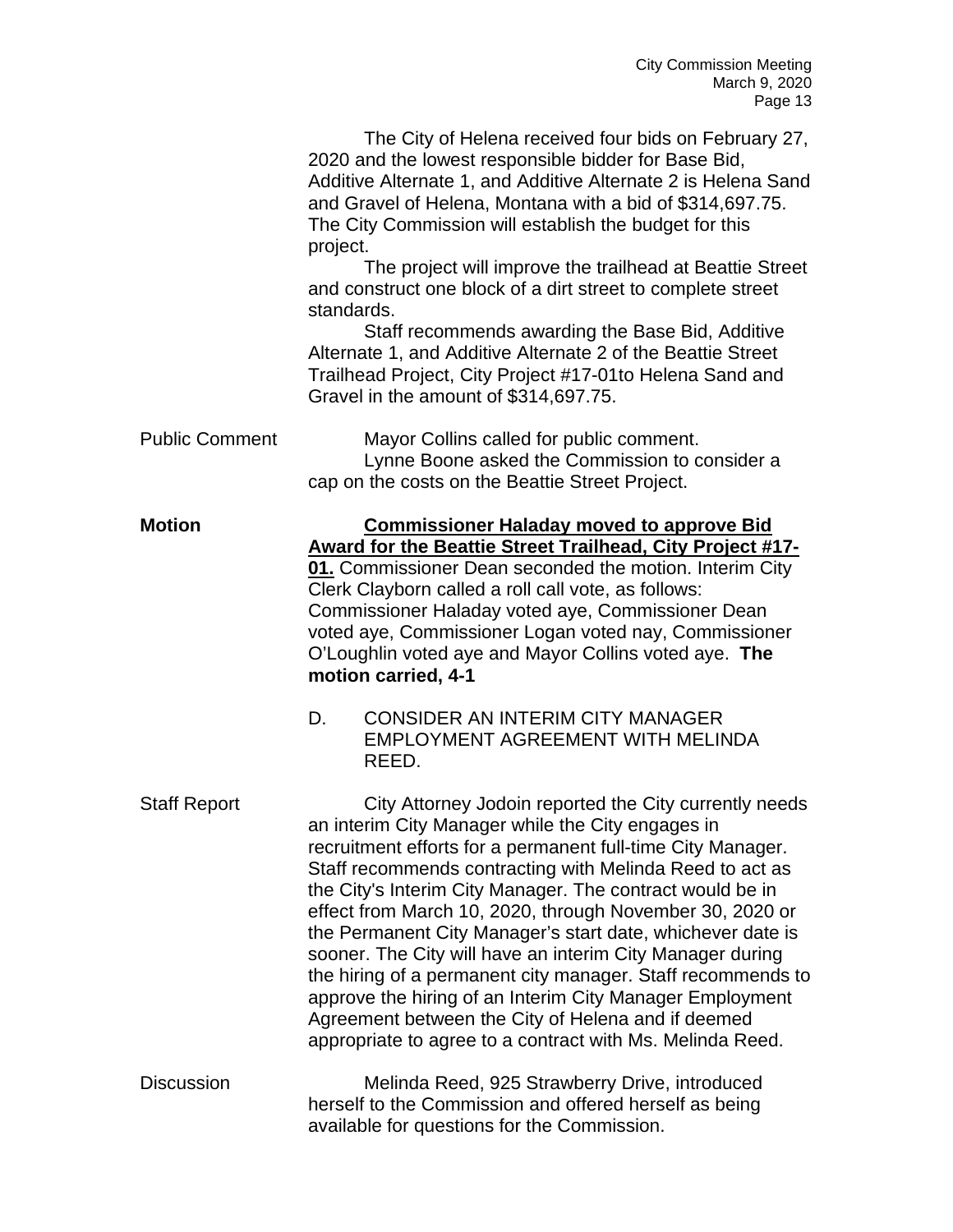Commissioner Dean expressed concerns over the process and not with the candidate herself. She stated she felt transparency and proper process were not followed in the method of best practices, and such would not be able to support the appointment of Ms. Reed. The Commissioner reiterated the concerns had nothing to do with the candidate herself, and everything to do with the lack of proper process and public engagement.

Commissioner O'Loughlin asked the public to make commentary prior to making statements on this topic

Public Comment Melanie Hoyer, 1244 Prairie Drive, expressed concerns over transparency within government process.

> Carol Bondi, 200 South, spoke to concerns over the process of selecting and hiring a candidate for the Interim City Manager.

County Commissioner Susan Good-Geise, stated for the record she would be speaking for herself alone and not as a representative of the County. A statement by the Commissioner was submitted to the permanent record, asking for greater transparency in the hiring process.

Eric Broston, made public comment.

Gina Satterfield, 1315 Charlie Russell, spoke in opposition to hiring of Ms. Reed as Interim City Manager.

Kirsten Madsen, spoke in favor of the hiring of Ms. Reed.

Kelsen Young, spoke in favor of the hiring of Ms. Reed.

Darin Gaub, 524 8<sup>th</sup> Avenue, spoke in opposition to the process used in selecting the current candidate.

Dennison Rivera, 685 Legend Loop, Apt 112, spoke to concerns over transparency and the lack of the process used over the selection of the candidate.

Discussion Commissioner O'Loughlin spoke to amount of feedback received since January regarding the Interim City Manager position. Commissioner O'Loughlin read aloud from a selection of positive comments received regarding Ms. Reed to the Commission directly and through public comment forums. Commissioner O'Loughlin stated due to the amount of City business that needed to be addressed presently, and in the future, the City was lucky to have someone of Ms. Reed's caliber to consider serving in this capacity.

> Commissioner Logan stated it was his belief there was nothing more important the City Commission could be made than the selection of a City Manager and Interim City